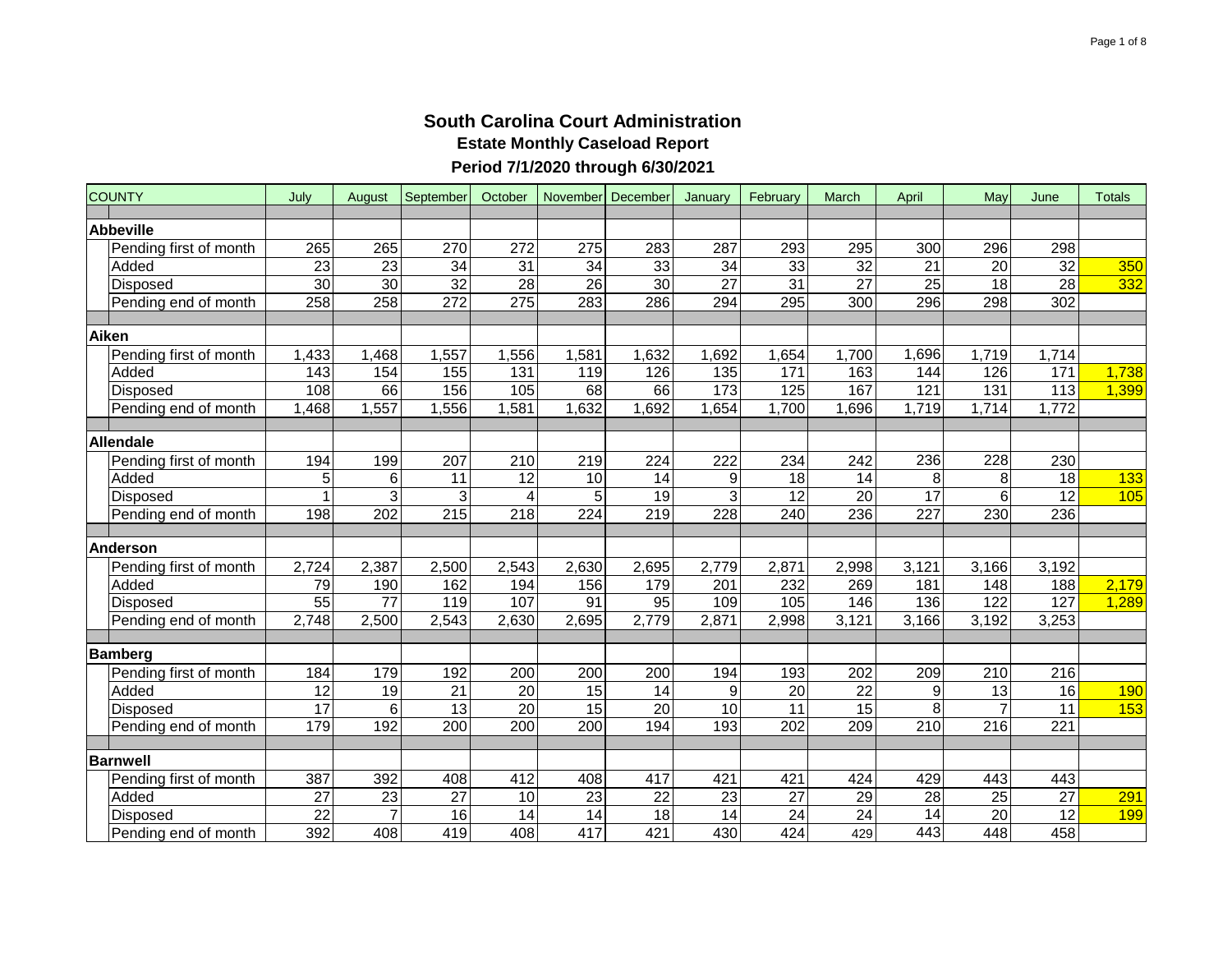| <b>COUNTY</b>          | July  | August           | September        | October | November December |       | January         | February         | March           | April           | May              | June             | <b>Totals</b> |
|------------------------|-------|------------------|------------------|---------|-------------------|-------|-----------------|------------------|-----------------|-----------------|------------------|------------------|---------------|
| <b>Beaufort</b>        |       |                  |                  |         |                   |       |                 |                  |                 |                 |                  |                  |               |
| Pending first of month | 1,313 | 1,307            | 1,358            | 1,408   | 1,430             | 1,488 | 1,518           | 1,545            | 1,579           | 1,605           | 1,582            | 1,550            |               |
| Added                  | 119   | 120              | 123              | 125     | $\overline{118}$  | 117   | 118             | 135              | 140             | 192             | 128              | 133              | 1,568         |
| Disposed               | 124   | 69               | 73               | 103     | 64                | 87    | 91              | 101              | 114             | 215             | 160              | 117              | 1,318         |
| Pending end of month   | ,308  | 1,358            | 1,408            | 1,430   | 1,484             | 1,518 | 1,545           | 1,579            | 1,605           | 1,582           | 1,550            | 1,566            |               |
|                        |       |                  |                  |         |                   |       |                 |                  |                 |                 |                  |                  |               |
| <b>Berkeley</b>        |       |                  |                  |         |                   |       |                 |                  |                 |                 |                  |                  |               |
| Pending first of month | 1,145 | 1,131            | 1,164            | 1,188   | 1,173             | 1,159 | 1,196           | 1,216            | 1,285           | 1,315           | 1,340            | 1,331            |               |
| Added                  | 114   | 133              | 138              | 125     | 128               | 142   | $\overline{96}$ | 143              | 152             | 136             | 143              | 156              | 1,606         |
| <b>Disposed</b>        | 117   | 95               | 112              | 142     | 140               | 112   | 68              | 78               | 114             | 85              | 157              | 111              | 1,331         |
| Pending end of month   | 1,142 | 1,169            | 1,190            | 1,171   | 1,161             | 1,189 | 1,224           | 1,281            | 1,323           | 1,366           | 1,326            | 1,376            |               |
|                        |       |                  |                  |         |                   |       |                 |                  |                 |                 |                  |                  |               |
| Calhoun                |       |                  |                  |         |                   |       |                 |                  |                 |                 |                  |                  |               |
| Pending first of month | 384   | $\overline{372}$ | $\overline{374}$ | 385     | 390               | 399   | 402             | 411              | 424             | 426             | $\overline{373}$ | 362              |               |
| Added                  | 19    | $\boldsymbol{9}$ | 19               | 21      | 18                | 15    | 16              | 18               | 14              | 15              | 13               | 16               | 193           |
| <b>Disposed</b>        | 24    | $\overline{7}$   | 8                | 16      | 8                 | 10    | $\overline{7}$  | 5                | 10              | $\overline{71}$ | $\overline{24}$  | 8                | 198           |
| Pending end of month   | 379   | $\overline{374}$ | 385              | 390     | 400               | 404   | 411             | 424              | 428             | 370             | 362              | $\overline{370}$ |               |
| <b>Charleston</b>      |       |                  |                  |         |                   |       |                 |                  |                 |                 |                  |                  |               |
| Pending first of month | 4,077 | 4,137            | 4,198            | 4,335   | 4,422             | 4,471 | 4,508           | 4,538            | 4,551           | 4,591           | 4,550            | 4,492            |               |
| Added                  | 232   | 245              | 258              | 251     | 219               | 231   | 185             | 269              | 348             | 223             | 256              | 271              | 2,988         |
| <b>Disposed</b>        | 186   | 178              | 126              | 162     | 169               | 190   | 160             | 271              | 309             | 286             | 315              | 260              | 2,612         |
| Pending end of month   | 4,123 | 4,204            | 4,330            | 4,424   | 4,472             | 4,512 | 4,533           | 4,536            | 4,590           | 4,528           | 4,491            | 4,503            |               |
|                        |       |                  |                  |         |                   |       |                 |                  |                 |                 |                  |                  |               |
| <b>Cherokee</b>        |       |                  |                  |         |                   |       |                 |                  |                 |                 |                  |                  |               |
| Pending first of month | 517   | 529              | 518              | 521     | 511               | 535   | 524             | 565              | 573             | 587             | 589              | 601              |               |
| Added                  | 46    | $\overline{37}$  | 43               | 31      | 42                | 56    | 64              | 50               | $\overline{75}$ | $\overline{50}$ | $\overline{53}$  | 54               | 601           |
| <b>Disposed</b>        | 36    | 45               | 42               | 46      | $\overline{35}$   | 54    | $\overline{37}$ | 42               | $\overline{57}$ | 52              | 41               | 50               | 537           |
| Pending end of month   | 527   | 521              | 519              | 506     | 518               | 537   | 551             | $\overline{573}$ | 591             | 585             | 601              | 605              |               |
|                        |       |                  |                  |         |                   |       |                 |                  |                 |                 |                  |                  |               |
| <b>Chester</b>         |       |                  |                  |         |                   |       |                 |                  |                 |                 |                  |                  |               |
| Pending first of month | 1,054 | 1,065            | 1,076            | 1,093   | 1,104             | 1,106 | 1,118           | 1,107            | 114             | 1,080           | 974              | 955              |               |
| Added                  | 28    | 39               | 36               | 37      | 34                | 40    | 54              | 52               | $\overline{58}$ | 46              | 45               | 44               | 513           |
| Disposed               | 15    | 31               | 24               | 25      | 26                | 24    | $\overline{39}$ | 40               | 46              | 154             | 59               | $\overline{27}$  | 510           |
| Pending end of month   | 1,067 | 1,073            | 1,088            | 1,105   | 1,112             | 1,122 | 1,133           | 1,119            | 1,126           | 972             | 960              | 972              |               |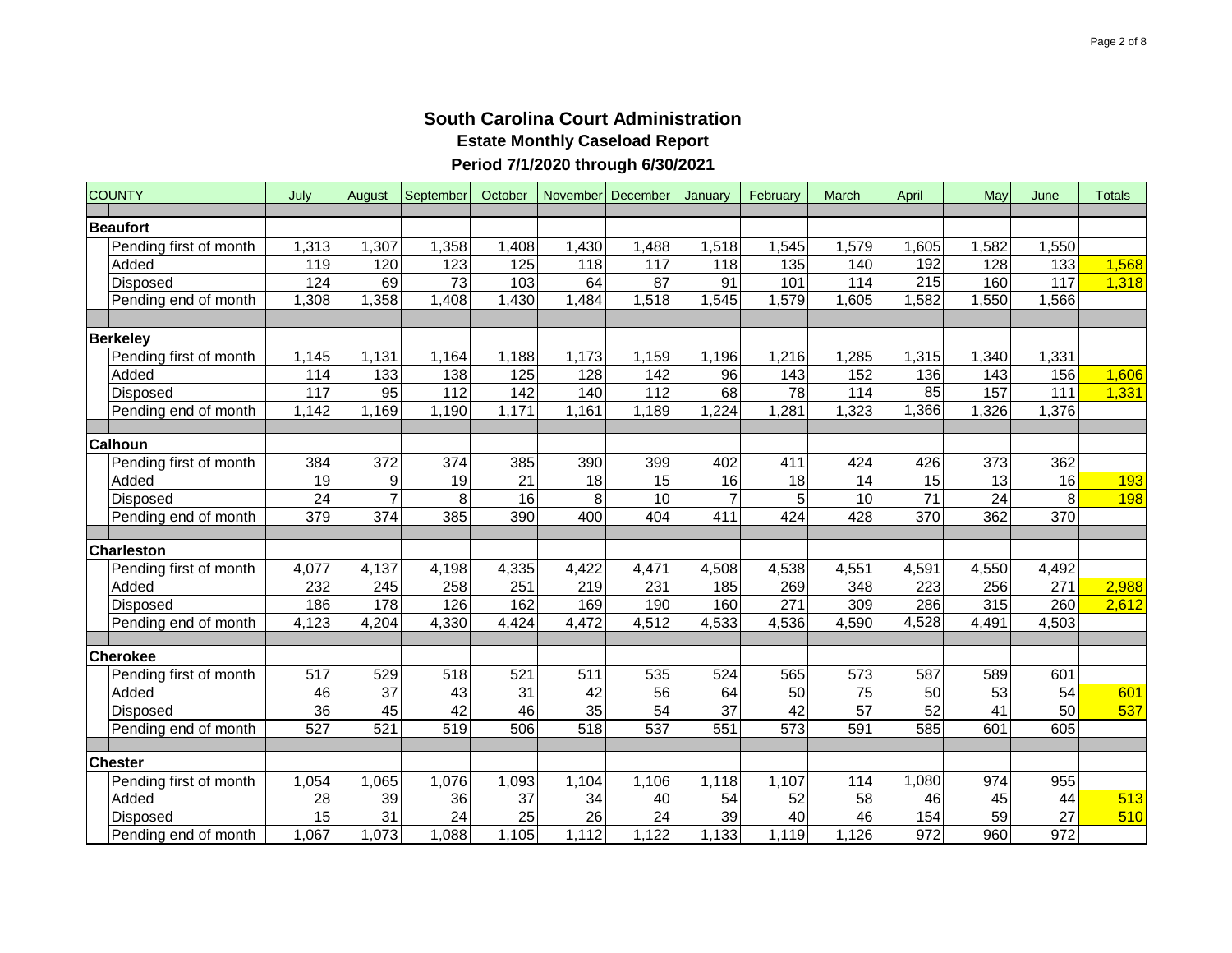| <b>COUNTY</b>          | July            | August           | September        | October         | November December |                 | January          | February        | March           | April            | May              | June            | <b>Totals</b> |
|------------------------|-----------------|------------------|------------------|-----------------|-------------------|-----------------|------------------|-----------------|-----------------|------------------|------------------|-----------------|---------------|
| Chesterfield           |                 |                  |                  |                 |                   |                 |                  |                 |                 |                  |                  |                 |               |
| Pending first of month | 627             | 650              | 654              | 647             | 667               | 681             | 708              | 729             | 748             | 772              | 789              | 694             |               |
| Added                  | 56              | 38               | 42               | 52              | 58                | 51              | 60               | 47              | 69              | $\overline{59}$  | 51               | 51              | 634           |
| Disposed               | $\overline{26}$ | 26               | 39               | $\overline{25}$ | 33                | $\overline{20}$ | $\overline{32}$  | $\overline{25}$ | 29              | 33               | $\overline{31}$  | $\overline{41}$ | 360           |
| Pending end of month   | 658             | 662              | 657              | 674             | 692               | 712             | 736              | 751             | 788             | 798              | 809              | 704             |               |
|                        |                 |                  |                  |                 |                   |                 |                  |                 |                 |                  |                  |                 |               |
| Clarendon              |                 |                  |                  |                 |                   |                 |                  |                 |                 |                  |                  |                 |               |
| Pending first of month | 915             | 948              | 980              | 981             | 995               | 1,006           | 1,016            | 1,039           | 1,057           | 1,080            | 1,068            | 1,081           |               |
| Added                  | 46              | 60               | 36               | $\overline{35}$ | $\overline{38}$   | 34              | $\overline{47}$  | 43              | $\overline{52}$ | 33               | 44               | 42              | 510           |
| <b>Disposed</b>        | 3               | 10               | 16               | 8               | $\overline{20}$   | 12              | $\overline{7}$   | $\overline{13}$ | $\overline{14}$ | 30               | 12               | $\overline{28}$ | 173           |
| Pending end of month   | 958             | 998              | 1,000            | 1,008           | 1,013             | 1,028           | 1,056            | ,069<br>1       | 1,095           | 1,083            | 1,100            | 1,095           |               |
| <b>Colleton</b>        |                 |                  |                  |                 |                   |                 |                  |                 |                 |                  |                  |                 |               |
| Pending first of month | 599             | 621              | 643              | 642             | 625               | 618             | 537              | 549             | 549             | 540              | 544              | 558             |               |
| Added                  | 53              | 59               | 45               | 45              | $\overline{38}$   | 34              | 48               | 45              | 45              | $\overline{37}$  | 38               | $\overline{36}$ | 523           |
| Disposed               | 45              | 43               | 58               | 50              | 45                | 122             | 50               | 55              | 55              | 46               | 40               | 42              | 651           |
| Pending end of month   | 607             | 637              | 630              | 637             | 618               | 539             | 535              | 539             | 539             | 531              | $\overline{542}$ | 552             |               |
|                        |                 |                  |                  |                 |                   |                 |                  |                 |                 |                  |                  |                 |               |
| Darlington             |                 |                  |                  |                 |                   |                 |                  |                 |                 |                  |                  |                 |               |
| Pending first of month | 679             | $\overline{715}$ | 711              | 708             | 741               | 766             | 782              | 795             | 779             | 788              | 813              | 831             |               |
| Added                  | 90              | $\overline{48}$  | 37               | $\overline{92}$ | 70                | 54              | 68               | 69              | 101             | 82               | 84               | 778             | 1,573         |
| <b>Disposed</b>        | 52              | 51               | $\overline{41}$  | 58              | 44                | $\overline{38}$ | 53               | 85              | 89              | 57               | 66               | 69              | 703           |
| Pending end of month   | 717             | 712              | 707              | 742             | 767               | 782             | 797              | 779             | 791             | 813              | 813              | 840             |               |
| <b>Dillon</b>          |                 |                  |                  |                 |                   |                 |                  |                 |                 |                  |                  |                 |               |
| Pending first of month | 662             | 674              | 679              | 685             | 692               | 704             | $\overline{713}$ | 728             | 744             | 747              | 753              | 755             |               |
| Added                  | 32              | $\overline{27}$  | 19               | 24              | 30                | 18              | $\overline{28}$  | 33              | 26              | 30               | 18               | $\overline{23}$ | 308           |
| <b>Disposed</b>        | 18              | 24               | 20               | 17              | 15                | 12              | 13               | 18              | 24              | $\overline{24}$  | 16               | 15              | 216           |
| Pending end of month   | 676             | 677              | $\overline{678}$ | 692             | 707               | 710             | 728              | 743             | 746             | $\overline{753}$ | $\overline{755}$ | 763             |               |
|                        |                 |                  |                  |                 |                   |                 |                  |                 |                 |                  |                  |                 |               |
| Dorchester             |                 |                  |                  |                 |                   |                 |                  |                 |                 |                  |                  |                 |               |
| Pending first of month | 936             | 923              | 912              | 913             | 880               | 889             | 871              | 884             | 906             | 906              | <b>DNR</b>       | <b>DNR</b>      |               |
| Added                  | 57              | 68               | 62               | 59              | 51                | 51              | 60               | 75              | 101             | 101              | <b>DNR</b>       | <b>DNR</b>      | 685           |
| <b>Disposed</b>        | 63              | $\overline{87}$  | 67               | 105             | $\overline{56}$   | 81              | $\overline{59}$  | 62              | 71              | $\overline{71}$  | <b>DNR</b>       | <b>DNR</b>      | 272           |
| Pending end of month   | 930             | 904              | 907              | 867             | 875               | 859             | 872              | 897             | 936             | 936              | <b>DNR</b>       | <b>DNR</b>      |               |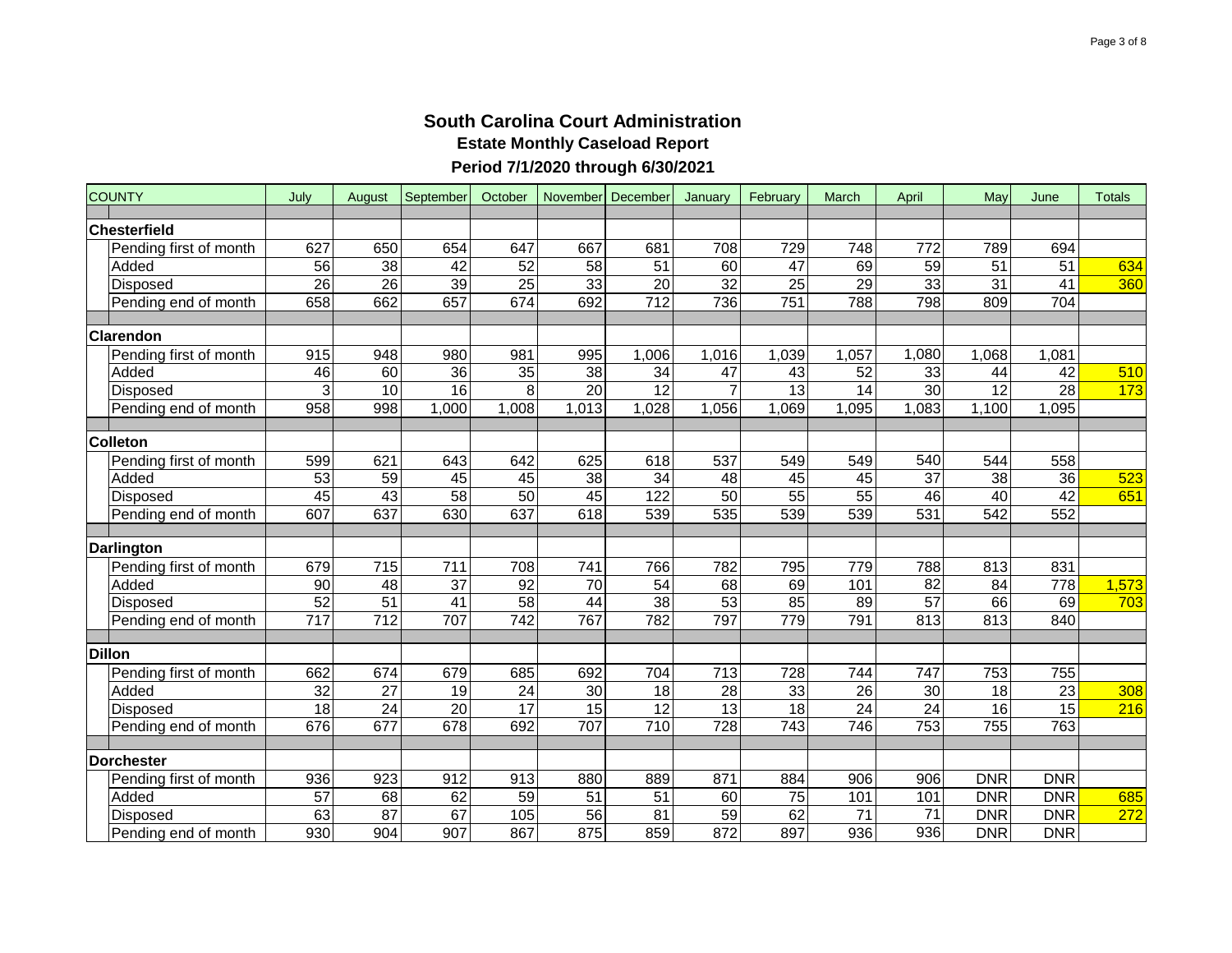| <b>COUNTY</b>     |                        | July            | August          | September        | October         | November December |                 | January          | February        | March           | April           | May             | June            | <b>Totals</b>    |
|-------------------|------------------------|-----------------|-----------------|------------------|-----------------|-------------------|-----------------|------------------|-----------------|-----------------|-----------------|-----------------|-----------------|------------------|
| Edgefield         |                        |                 |                 |                  |                 |                   |                 |                  |                 |                 |                 |                 |                 |                  |
|                   | Pending first of month | 231             | 251             | 265              | 273             | 280               | 269             | 276              | 283             | 292             | 291             | 287             | 275             |                  |
|                   | Added                  | 28              | 27              | 29               | 25              | $\overline{23}$   | 20              | 14               | 21              | 32              | $\overline{35}$ | 31              | 18              | 303              |
|                   | <b>Disposed</b>        | 8               | 12              | $\overline{17}$  | 10              | 38                | 8               | $\overline{7}$   | $\overline{10}$ | 28              | 31              | $\overline{39}$ | $\overline{18}$ | $\overline{226}$ |
|                   | Pending end of month   | 251             | 266             | 277              | 288             | $\overline{265}$  | 281             | 283              | 294             | 296             | 295             | 279             | 275             |                  |
| Fairfield         |                        |                 |                 |                  |                 |                   |                 |                  |                 |                 |                 |                 |                 |                  |
|                   | Pending first of month | 262             | 266             | 272              | 281             | 286               | 286             | 287              | 287             | 289             | 297             | 295             | 279             |                  |
|                   | Added                  | $\overline{21}$ | 28              | $\overline{31}$  | $\overline{24}$ | 31                | $\overline{35}$ | $\overline{24}$  | $\overline{28}$ | $\overline{37}$ | 32              | $\overline{25}$ | $\overline{18}$ | 334              |
|                   | Disposed               | 17              | $\overline{22}$ | $\overline{31}$  | $\overline{20}$ | 31                | 34              | $\overline{24}$  | $\overline{26}$ | 30              | $\overline{33}$ | $\overline{41}$ | $\overline{34}$ | 343              |
|                   | Pending end of month   | 266             | 272             | 282              | 285             | 286               | 287             | 287              | 289             | 296             | 296             | 279             | 263             |                  |
|                   |                        |                 |                 |                  |                 |                   |                 |                  |                 |                 |                 |                 |                 |                  |
| Florence          |                        |                 |                 |                  |                 |                   |                 |                  |                 |                 |                 |                 |                 |                  |
|                   | Pending first of month | 2,540           | 2,622           | 2,684            | 2,754           | 2,811             | 2,854           | 2,926            | 2,953           | 2,985           | 2,922           | 3,010           | 3,030           |                  |
|                   | Added                  | 114             | 104             | 108              | 118             | $\overline{97}$   | 128             | 111              | 128             | 153             | 165             | 112             | 161             | 1,499            |
|                   | Disposed               | 29              | 39              | 30               | 62              | 54                | 46              | 84               | 90              | 212             | 67              | 87              | 103             | 903              |
|                   | Pending end of month   | 2,625           | 2,687           | 2,762            | 2,810           | 2,854             | 2,936           | 2,953            | 2,991           | 2,926           | 3,020           | 3,035           | 3,088           |                  |
|                   |                        |                 |                 |                  |                 |                   |                 |                  |                 |                 |                 |                 |                 |                  |
|                   | Georgetown             |                 |                 |                  |                 |                   |                 |                  |                 |                 |                 |                 |                 |                  |
|                   | Pending first of month | 620             | 615             | 619              | 636             | 650               | 655             | 1,175            | 699             | 749             | 832             | 844             | 858             |                  |
|                   | Added                  | 77              | 66              | 75               | 70              | $\overline{47}$   | 86              | 61               | 61              | 106             | 91              | 58              | $\overline{78}$ | 876              |
|                   | Disposed               | 88              | 63              | 62               | 63              | 42                | 74              | 30               | 8               | 29              | $\overline{77}$ | 50              | 65              | 651              |
|                   | Pending end of month   | 609             | 618             | 632              | 643             | 655               | 667             | 1,206            | 752             | 826             | 846             | 852             | 871             |                  |
| <b>Greenville</b> |                        |                 |                 |                  |                 |                   |                 |                  |                 |                 |                 |                 |                 |                  |
|                   | Pending first of month | 3,314           | 3,332           | 3,331            | 3,404           | 3,521             | 3,571           | 3,554            | 3,606           | 3,732           | 3,896           | 3,926           | 3,876           |                  |
|                   | Added                  | 314             | 335             | 308              | 336             | 297               | 315             | 340              | 398             | 457             | 339             | 296             | 368             | 4,103            |
|                   | <b>Disposed</b>        | 298             | 333             | 234              | 218             | 249               | 331             | 296              | 274             | 283             | 309             | 345             | 320             | 3,490            |
|                   | Pending end of month   | 3,330           | 3,334           | 3,404            | 3,522           | 3,569             | 3,555           | 3,598            | 3,730           | 3,906           | 3,926           | 3,877           | 3,924           |                  |
|                   |                        |                 |                 |                  |                 |                   |                 |                  |                 |                 |                 |                 |                 |                  |
|                   | Greenwood              |                 |                 |                  |                 |                   |                 |                  |                 |                 |                 |                 |                 |                  |
|                   | Pending first of month | 900             | 909             | 924              | 926             | 935               | 945             | 950              | 972             | 994             | 1,019           | 1,047           | 1,056           |                  |
|                   | Added                  | 69              | 66              | 67               | 77              | 60                | 51              | 58               | 77              | 113             | 86              | 65              | 61              | 850              |
|                   | <b>Disposed</b>        | 61              | $\overline{51}$ | 65               | 67              | $\overline{54}$   | 48              | $\overline{36}$  | $\overline{57}$ | 85              | $\overline{59}$ | $\overline{58}$ | $\overline{59}$ | 700              |
|                   | Pending end of month   | 908             | 924             | $\overline{926}$ | 936             | 941               | 948             | $\overline{972}$ | 992             | 1,022           | 1,046           | 1,054           | 1,058           |                  |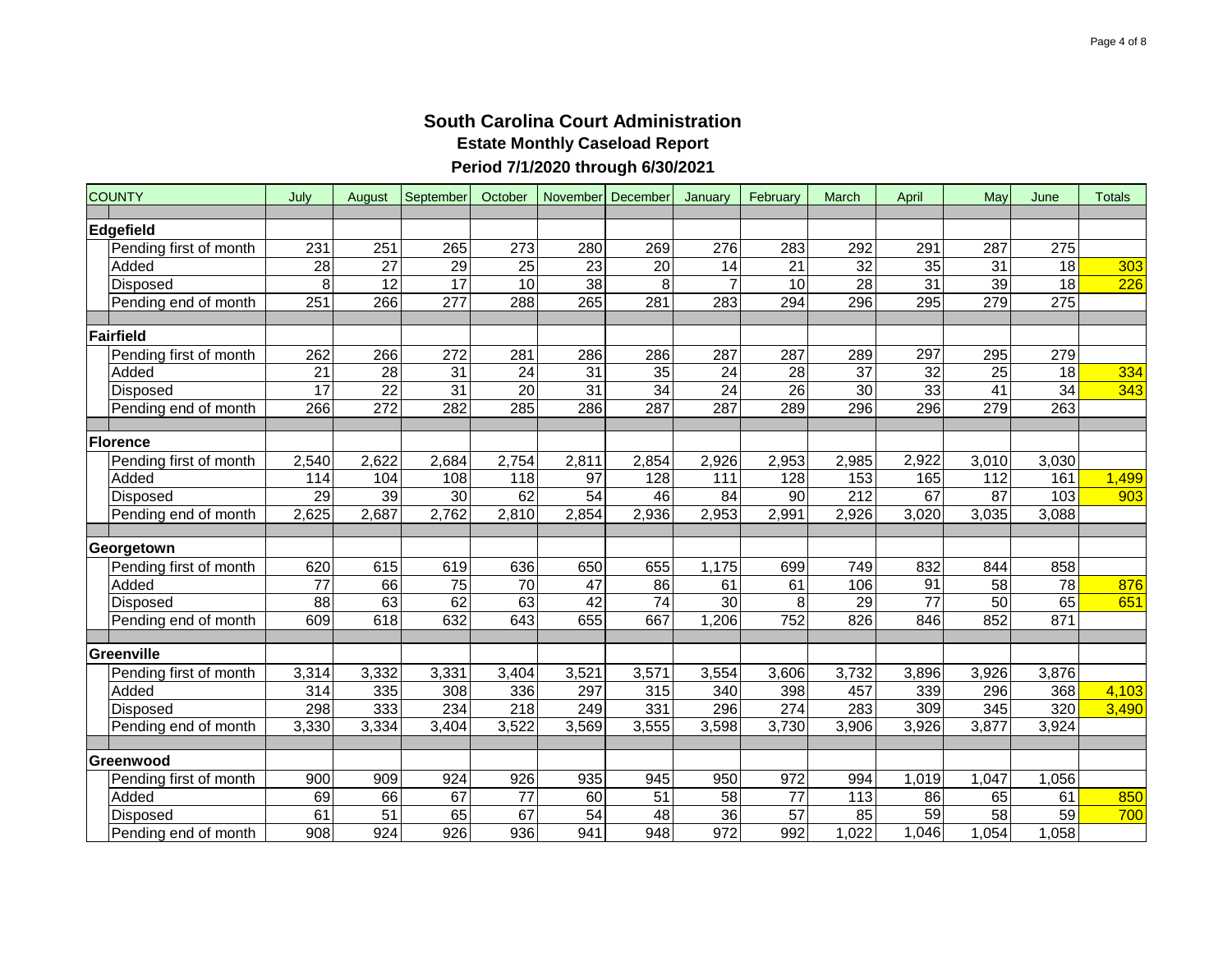|       | <b>COUNTY</b>          | July            | August          | September        | October         | November         | December        | January         | February        | March           | April            | May              | June             | <b>Totals</b> |
|-------|------------------------|-----------------|-----------------|------------------|-----------------|------------------|-----------------|-----------------|-----------------|-----------------|------------------|------------------|------------------|---------------|
|       | <b>Hampton</b>         |                 |                 |                  |                 |                  |                 |                 |                 |                 |                  |                  |                  |               |
|       | Pending first of month | 954             | 959             | 963              | 971             | 960              | 967             | 973             | 970             | 986             | 995              | 996              | 996              |               |
|       | Added                  | 16              | 21              | 25               | 22              | 16               | 30              | 16              | 28              | 22              | $\overline{23}$  | 18               | 9                | 246           |
|       | Disposed               | $\overline{11}$ | 16              | $\overline{13}$  | $\overline{32}$ | 9                | $\overline{22}$ | 18              | 10              | $\overline{13}$ | 10               | 18               |                  | 179           |
|       | Pending end of month   | 959             | 964             | $\overline{975}$ | 961             | 967              | 975             | 971             | 988             | 995             | 008              | 996              | 998              |               |
|       |                        |                 |                 |                  |                 |                  |                 |                 |                 |                 |                  |                  |                  |               |
| Horry |                        |                 |                 |                  |                 |                  |                 |                 |                 |                 |                  |                  |                  |               |
|       | Pending first of month | 4,281           | 4,331           | 4,388            | 4,428           | 4,559            | 4,610           | 4,664           | 4,736           | 4,789           | 4,896            | 4,953            | 4,978            |               |
|       | Added                  | 221             | 244             | 246              | 323             | $\overline{213}$ | 216             | 215             | 321             | 402             | 317              | 271              | 309              | 3,298         |
|       | Disposed               | 171             | 187             | 206              | 192             | 162              | 162             | $\frac{1}{143}$ | 268             | 295             | 260              | $\overline{246}$ | 299              | 2,591         |
|       | Pending end of month   | 4,331           | 4,388           | 4,428            | 4,559           | 4,610            | 4,664           | 4,736           | 4,789           | 4,896           | 4,953            | 4,978            | 4,988            |               |
|       |                        |                 |                 |                  |                 |                  |                 |                 |                 |                 |                  |                  |                  |               |
|       | <b>Jasper</b>          |                 |                 |                  |                 |                  |                 |                 |                 |                 |                  |                  |                  |               |
|       | Pending first of month | <b>DNR</b>      | <b>DNR</b>      | <b>DNR</b>       | <b>DNR</b>      | <b>DNR</b>       | <b>DNR</b>      | <b>DNR</b>      | <b>DNR</b>      | <b>DNR</b>      | <b>DNR</b>       | <b>DNR</b>       | <b>DNR</b>       |               |
|       | Added                  | <b>DNR</b>      | <b>DNR</b>      | <b>DNR</b>       | <b>DNR</b>      | <b>DNR</b>       | <b>DNR</b>      | <b>DNR</b>      | <b>DNR</b>      | <b>DNR</b>      | <b>DNR</b>       | <b>DNR</b>       | <b>DNR</b>       |               |
|       | <b>Disposed</b>        | <b>DNR</b>      | <b>DNR</b>      | <b>DNR</b>       | <b>DNR</b>      | <b>DNR</b>       | <b>DNR</b>      | <b>DNR</b>      | <b>DNR</b>      | <b>DNR</b>      | <b>DNR</b>       | <b>DNR</b>       | <b>DNR</b>       |               |
|       | Pending end of month   | <b>DNR</b>      | <b>DNR</b>      | <b>DNR</b>       | <b>DNR</b>      | <b>DNR</b>       | <b>DNR</b>      | <b>DNR</b>      | <b>DNR</b>      | <b>DNR</b>      | <b>DNR</b>       | <b>DNR</b>       | <b>DNR</b>       |               |
|       |                        |                 |                 |                  |                 |                  |                 |                 |                 |                 |                  |                  |                  |               |
|       | Kershaw                |                 |                 |                  |                 |                  |                 |                 |                 |                 |                  |                  |                  |               |
|       | Pending first of month | 780             | 794             | 827              | 837             | 849              | 847             | 863             | 858             | 882             | 909              | 909              | $\overline{920}$ |               |
|       | Added                  | 66              | 56              | 43               | 56              | 62               | 121             | $\overline{37}$ | 65              | 86              | $\overline{77}$  | $\overline{56}$  | 66               | 791           |
|       | <b>Disposed</b>        | 52              | $\overline{23}$ | 33               | 44              | 64               | 105             | 42              | 41              | 59              | 78               | 45               | $\overline{97}$  | 683           |
|       | Pending end of month   | 794             | 827             | 837              | 849             | 847              | 863             | 858             | 882             | 909             | $\overline{908}$ | 920              | 889              |               |
|       | Lancaster              |                 |                 |                  |                 |                  |                 |                 |                 |                 |                  |                  |                  |               |
|       | Pending first of month | 1,810           | 1,831           | 1,833            | 1,856           | 1,896            | 1,889           | 1,923           | 1,948           | 1,987           | 2,033            | 2,078            | 2,122            |               |
|       | Added                  | 65              | 57              | 49               | 67              | 58               | 63              | 80              | 84              | 89              | 89               | 83               | 76               | 860           |
|       | <b>Disposed</b>        | 44              | $\overline{55}$ | 26               | 27              | 65               | 29              | 55              | 45              | 43              | 44               | 39               | 78               | 550           |
|       | Pending end of month   | 1,831           | 1,833           | 1,856            | 1,896           | 1,889            | 1,923           | 1,948           | 1,987           | 2,033           | 2,078            | 2,122            | 2,120            |               |
|       |                        |                 |                 |                  |                 |                  |                 |                 |                 |                 |                  |                  |                  |               |
|       | <b>ILaurens</b>        |                 |                 |                  |                 |                  |                 |                 |                 |                 |                  |                  |                  |               |
|       | Pending first of month | 1,345           | 1,374           | 1,405            | 1,434           | 1,468            | 1,460           | 1,476           | 1503            | 1,549           | 1,591            | 1,602            | 1,611            |               |
|       | Added                  | 67              | 56              | 73               | 63              | 52               | 51              | 40              | 86              | 92              | 73               | 56               | 73               | 782           |
|       | Disposed               | $\overline{35}$ | $\overline{22}$ | $\overline{42}$  | $\overline{25}$ | 59               | $\overline{34}$ | $\overline{9}$  | $\overline{21}$ | $\overline{59}$ | $\overline{57}$  | 45               | $\overline{20}$  | 428           |
|       | Pending end of month   | 1,377           | 1,408           | 1,436            | 1,472           | 1,461            | 1,477           | 1,507           | 1,568           | 1,582           | 1,607            | 1,613            | 1,664            |               |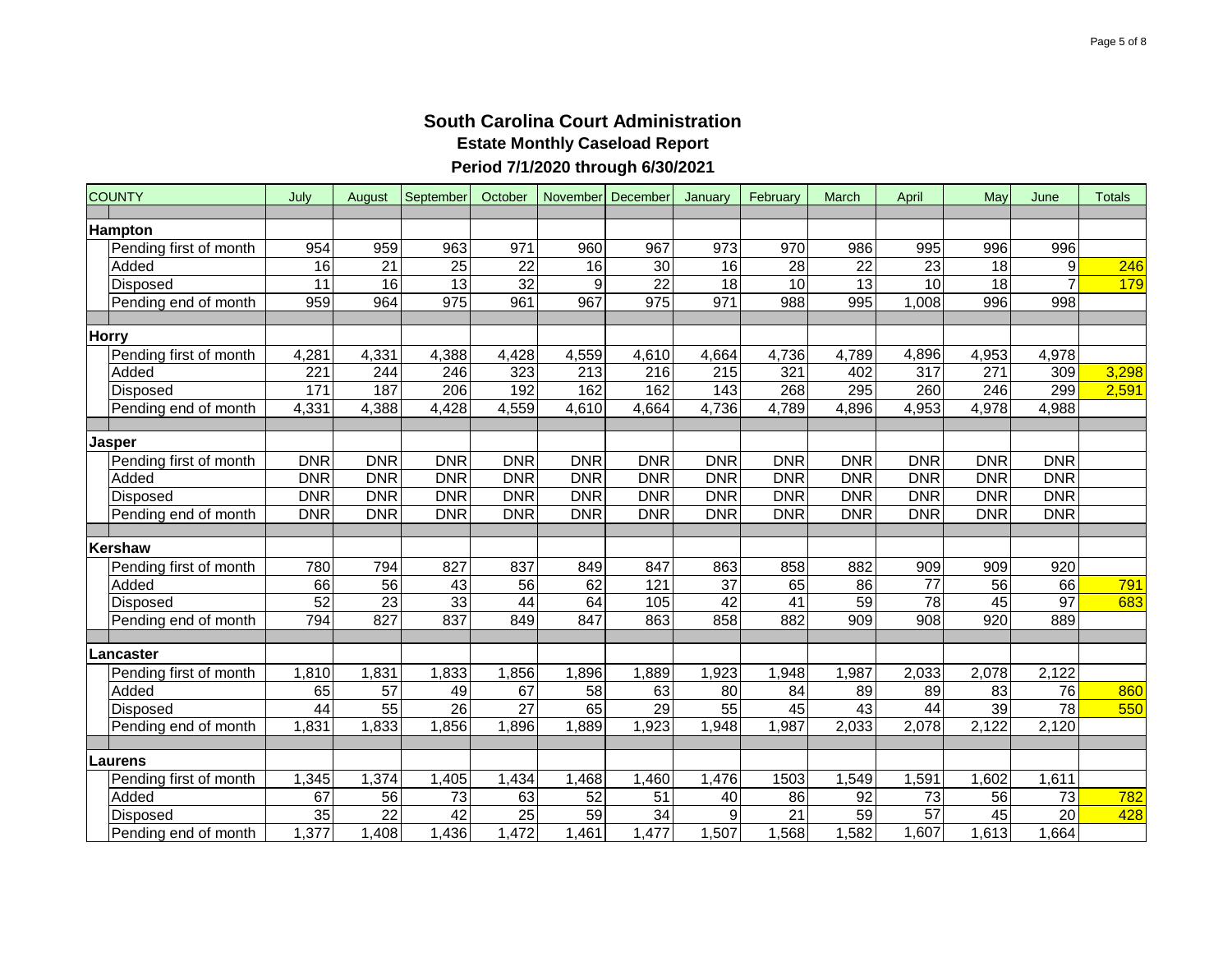| <b>COUNTY</b>                    | July             | August           | September       | October         | November December |                  | January         | February        | March            | April           | May              | June             | <b>Totals</b> |
|----------------------------------|------------------|------------------|-----------------|-----------------|-------------------|------------------|-----------------|-----------------|------------------|-----------------|------------------|------------------|---------------|
| Lee                              |                  |                  |                 |                 |                   |                  |                 |                 |                  |                 |                  |                  |               |
| Pending first of month           | 205              | 216              | 220             | 228             | 232               | 248              | 251             | 255             | 255              | 261             | 268              | 30               |               |
| Added                            | 29               | $\overline{20}$  | $\overline{22}$ | 16              | $\overline{24}$   | 16               | 15              | 13              | $\overline{22}$  | $\overline{24}$ | $\overline{20}$  | $\overline{20}$  | 241           |
| Disposed                         | $\overline{19}$  | 15               | 13              | $\overline{12}$ | 8                 | $\overline{13}$  | $\overline{11}$ | $\overline{12}$ | $\overline{15}$  | $\overline{17}$ | $\boldsymbol{9}$ | $\overline{16}$  | 160           |
| Pending end of month             | 215              | $\overline{221}$ | 229             | 232             | $\overline{248}$  | $\overline{251}$ | 255             | 256             | 262              | 268             | 279              | 284              |               |
|                                  |                  |                  |                 |                 |                   |                  |                 |                 |                  |                 |                  |                  |               |
| Lexington                        |                  |                  |                 |                 |                   |                  |                 |                 |                  |                 |                  |                  |               |
| Pending first of month           | 2,125            | 2,322            | 2,426           | 2,496           | 2,572             | 2,564            | 2,596           | 2,670           | 2,780            | 2,807           | 2,858            | 2,897            |               |
| Added                            | $\overline{208}$ | 197              | 187             | 197             | 170               | 150              | 191             | 229             | $\overline{251}$ | 233             | $\overline{209}$ | $\overline{208}$ | 2,430         |
| Disposed                         | 60               | 94               | 116             | 124             | 180               | 120              | 115             | 121             | 221              | 179             | 168              | 184              | 1,682         |
| Pending end of month             | 2,273            | 2,425            | 2,497           | 2,569           | 2,562             | 2,594            | 2,672           | 2,778           | 2,810            | 2,861           | 2,899            | 2,921            |               |
| <b>Marion</b>                    |                  |                  |                 |                 |                   |                  |                 |                 |                  |                 |                  |                  |               |
|                                  | <b>DNR</b>       | 37               | 37              | 37              | 37                | 59               | 59              | 59              | 59               | $\overline{59}$ | 83               | 83               |               |
| Pending first of month<br>Added  | <b>DNR</b>       | 19               | $\overline{25}$ | 36              | 23                | $\overline{22}$  | 24              | $\overline{24}$ | 23               | $\overline{27}$ | $\overline{19}$  | 30               | 272           |
|                                  | <b>DNR</b>       | $\mathbf 0$      | 9               | $\overline{18}$ |                   | $\overline{15}$  | 4               | 18              | 9                | 3               | 8                | 11               | 96            |
| Disposed<br>Pending end of month | <b>DNR</b>       | $\overline{56}$  | 53              | 55              | 59                | 66               | 79              | 65              | $\overline{73}$  | $\overline{83}$ | 99               | 102              |               |
|                                  |                  |                  |                 |                 |                   |                  |                 |                 |                  |                 |                  |                  |               |
| Marlboro                         |                  |                  |                 |                 |                   |                  |                 |                 |                  |                 |                  |                  |               |
| Pending first of month           | 359              | 387              | 406             | 425             | 443               | 451              | 459             | 470             | 477              | 493             | 492              | 507              |               |
| Added                            | 37               | 15               | $\overline{25}$ | 31              | 23                | $\overline{22}$  | 29              | 28              | 29               | $\overline{24}$ | $\overline{27}$  | 30               | 320           |
| Disposed                         | 13               | $\overline{18}$  | $\overline{11}$ | $\overline{18}$ | $\overline{18}$   | 15               | 15              | $\overline{21}$ | 15               | $\overline{25}$ | $\overline{13}$  | 43               | 225           |
| Pending end of month             | 383              | 384              | 420             | 438             | 448               | 458              | 473             | 477             | 491              | 492             | 506              | 494              |               |
|                                  |                  |                  |                 |                 |                   |                  |                 |                 |                  |                 |                  |                  |               |
| <b>McCormick</b>                 |                  |                  |                 |                 |                   |                  |                 |                 |                  |                 |                  |                  |               |
| Pending first of month           | 150              | 158              | 162             | 172             | 178               | 185              | 191             | 187             | 203              | 211             | 212              | 196              |               |
| Added                            | 15               | 14               | 14              | 10              | 13                | 14               | 19              | 15              | 25               | 24              | 19               | 18               | 200           |
| <b>Disposed</b>                  | 8                | $\overline{12}$  | 10              | 3               | $\overline{7}$    | 9                | 11              | 10              | 14               | $\overline{11}$ | 31               | 11               | 137           |
| Pending end of month             | 157              | 160              | 166             | 179             | 184               | 190              | 199             | 192             | 214              | 224             | 200              | 203              |               |
| <b>Newberry</b>                  |                  |                  |                 |                 |                   |                  |                 |                 |                  |                 |                  |                  |               |
| Pending first of month           | 311              | 317              | 331             | 339             | 349               | 344              | 359             | 365             | 374              | 382             | 399              | 397              |               |
| Added                            | 43               | 47               | 45              | 50              | 42                | 43               | 50              | 49              | 59               | $\overline{51}$ | 45               | 44               | 568           |
| <b>Disposed</b>                  | 40               | $\overline{36}$  | 36              | 39              | 44                | 29               | $\overline{44}$ | 40              | $\overline{51}$  | 38              | 46               | 48               | 491           |
| Pending end of month             | 314              | 328              | 340             | 350             | 347               | 358              | 365             | 374             | 382              | 395             | 398              | 393              |               |
|                                  |                  |                  |                 |                 |                   |                  |                 |                 |                  |                 |                  |                  |               |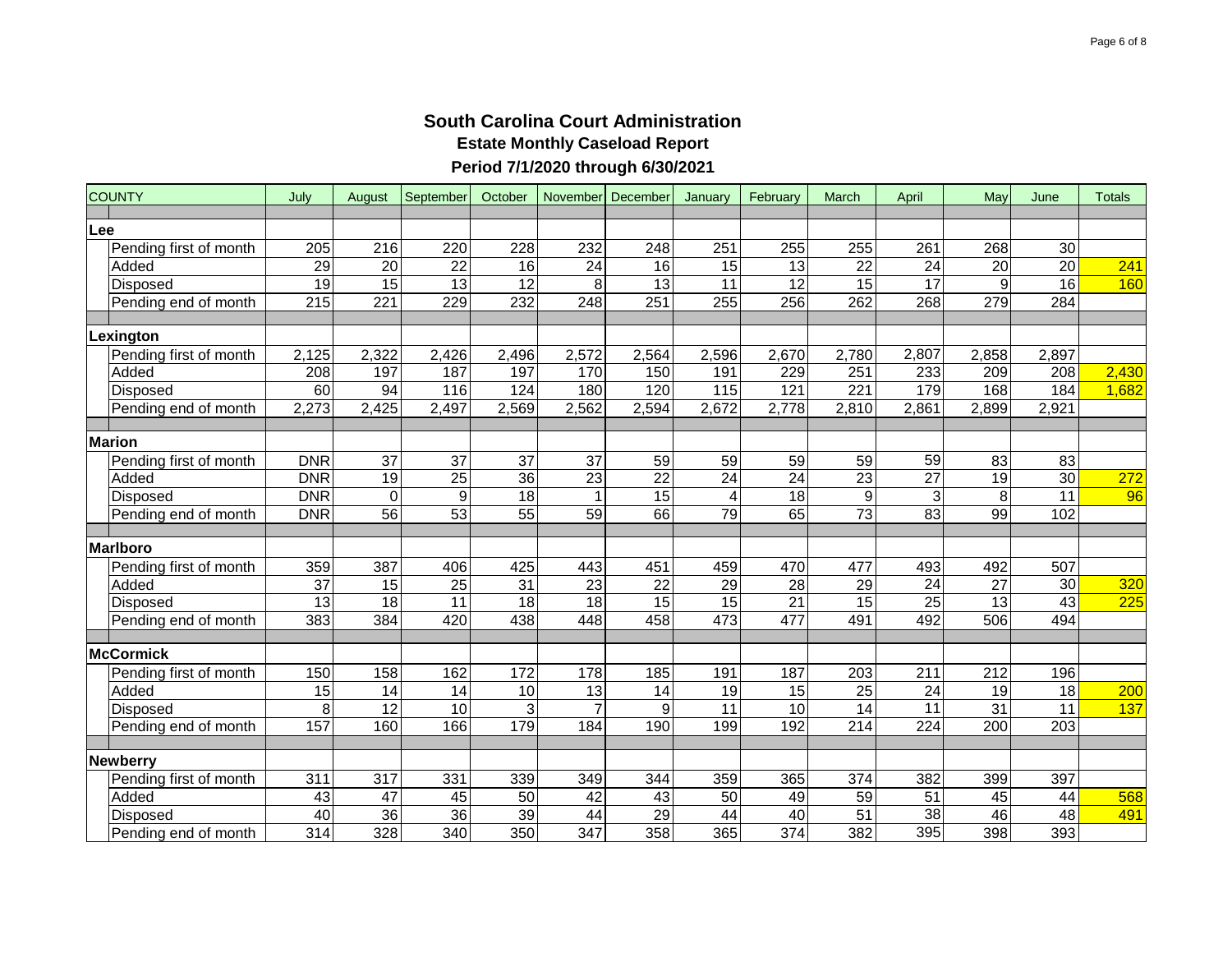| <b>COUNTY</b>            | July         | August          | September    | October          | November        | December        | January         | February                  | March        | April            | May              | June            | <b>Totals</b> |
|--------------------------|--------------|-----------------|--------------|------------------|-----------------|-----------------|-----------------|---------------------------|--------------|------------------|------------------|-----------------|---------------|
| Oconee                   |              |                 |              |                  |                 |                 |                 |                           |              |                  |                  |                 |               |
| Pending first of month   | 742          | 748             | 769          | 771              | 796             | 819             | 852             | 887                       | 948          | 957              | 950              | 985             |               |
| Added                    | 83           | 67              | 60           | 85               | 67              | 81              | $\overline{73}$ | 91                        | 137          | $\overline{83}$  | 76               | 79              | 982           |
| Disposed                 | 76           | 46              | 62           | 62               | 43              | $\overline{48}$ | $\overline{35}$ | $\overline{34}$           | 94           | 99               | $\overline{44}$  | 85              | 728           |
| Pending end of month     | 749          | 769             | 767          | 794              | 820             | 852             | 890             | 944                       | 991          | 951              | $\overline{982}$ | 979             |               |
|                          |              |                 |              |                  |                 |                 |                 |                           |              |                  |                  |                 |               |
| Orangeburg               |              |                 |              |                  |                 |                 |                 |                           |              |                  |                  |                 |               |
| Pending first of month   | 2,201        | 2,219           | <b>DNR</b>   | 2,320            | 2,355           | <b>DNR</b>      | 2,342           | 2,346                     | <b>DNR</b>   | 2,404            | 2,447            | 2,484           |               |
| Added                    | 77           | 87              | <b>DNR</b>   | 74               | $\overline{71}$ | <b>DNR</b>      | 67              | 95                        | <b>DNR</b>   | 100              | 73               | 69              | 713           |
| <b>Disposed</b>          | 62           | $\overline{40}$ | <b>DNR</b>   | 46               | 137             | <b>DNR</b>      | 65              | 75                        | <b>DNR</b>   | 57               | 38               | $\overline{56}$ | 576           |
| Pending end of month     | 2,216        | 2,266           | <b>DNR</b>   | 2,348            | 2,289           | <b>DNR</b>      | 2,344           | 2,366                     | <b>DNR</b>   | 2,447            | 2,482            | 2,497           |               |
|                          |              |                 |              |                  |                 |                 |                 |                           |              |                  |                  |                 |               |
| <b>Pickens</b>           |              |                 |              |                  |                 |                 |                 |                           |              |                  |                  |                 |               |
| Pending first of month   | 1,193        | 1,204           | 1,250        | 1,294            | 1,326           | <b>DNR</b>      | 1,370           | 1,408                     | ,465         | 1,515            | 1,524            | 1,534           |               |
| Added                    | 104          | 116             | 113          | 102              | 69              | <b>DNR</b>      | 101             | 126                       | 139          | 90               | 80               | 98              | 1,138         |
| Disposed                 | 79           | $\overline{71}$ | 67           | 56               | 59              | <b>DNR</b>      | 49              | 66                        | 86           | 56               | 72               | $\overline{71}$ | 732           |
| Pending end of month     | 1,218        | 1,249           | 1,296        | 1,340            | 1,336           | <b>DNR</b>      | 1,422           | 1,468                     | 1,518        | 1,549            | 1,532            | 1,561           |               |
|                          |              |                 |              |                  |                 |                 |                 |                           |              |                  |                  |                 |               |
| <b>Richland</b>          |              |                 |              |                  |                 |                 |                 |                           |              |                  |                  |                 |               |
| Pending first of month   | 1,781<br>203 | 1,818<br>228    | 2,159<br>202 | 1,920<br>203     | 1,945<br>203    | 1,945<br>191    | 1,966<br>197    | 1,998<br>$\overline{226}$ | 2,079<br>267 | 2,142<br>231     | 2,216<br>200     | 2,209<br>206    | 2,557         |
| Added<br><b>Disposed</b> | 182          | 187             | 208          | 215              | 235             | 213             | 196             | 195                       | 252          | $\overline{203}$ | 251              | 265             |               |
|                          |              | 1,859           | 2,153        |                  | 1,913           | 1,923           | 1,967           | 2,029                     |              | 2,170            | 2,165            |                 | 2,602         |
| Pending end of month     | 1,802        |                 |              | 1,908            |                 |                 |                 |                           | 2,094        |                  |                  | 2,150           |               |
| <b>Saluda</b>            |              |                 |              |                  |                 |                 |                 |                           |              |                  |                  |                 |               |
| Pending first of month   | 160          | 168             | 166          | 172              | 178             | 182             | 179             | 185                       | 187          | $\overline{203}$ | 200              | 291             |               |
| Added                    | 22           | 18              | 22           | 19               | $\overline{20}$ | 19              | 16              | 19                        | 42           | $\overline{26}$  | 16               | $\overline{23}$ | 262           |
| <b>Disposed</b>          | 16           | $\overline{22}$ | 16           | 13               | 16              | 22              | 10              | 16                        | 25           | 29               | 25               | 20              | 230           |
| Pending end of month     | 166          | 164             | 172          | $\overline{178}$ | 182             | 179             | 185             | 188                       | 204          | 200              | 191              | 194             |               |
|                          |              |                 |              |                  |                 |                 |                 |                           |              |                  |                  |                 |               |
| Spartanburg              |              |                 |              |                  |                 |                 |                 |                           |              |                  |                  |                 |               |
| Pending first of month   | 2,557        | 2,543           | 2,552        | 2,601            | 2,576           | 2,617           | 2,627           | 2,725                     | 2,797        | 2,906            | 2,980            | 2,969           |               |
| Added                    | 196          | 202             | 210          | 210              | 183             | 195             | 232             | 250                       | 327          | 256              | 191              | 244             | 2,696         |
| <b>Disposed</b>          | 223          | 102             | 125          | $\overline{83}$  | $\overline{80}$ | 92              | $\overline{73}$ | 161                       | 202          | 151              | 146              | 115             | 1,553         |
| Pending end of month     | 2,530        | 2,643           | 2,637        | 2,728            | 2,679           | 2,720           | 2,786           | 2,814                     | 2,922        | 3,011            | 3,025            | 3,098           |               |